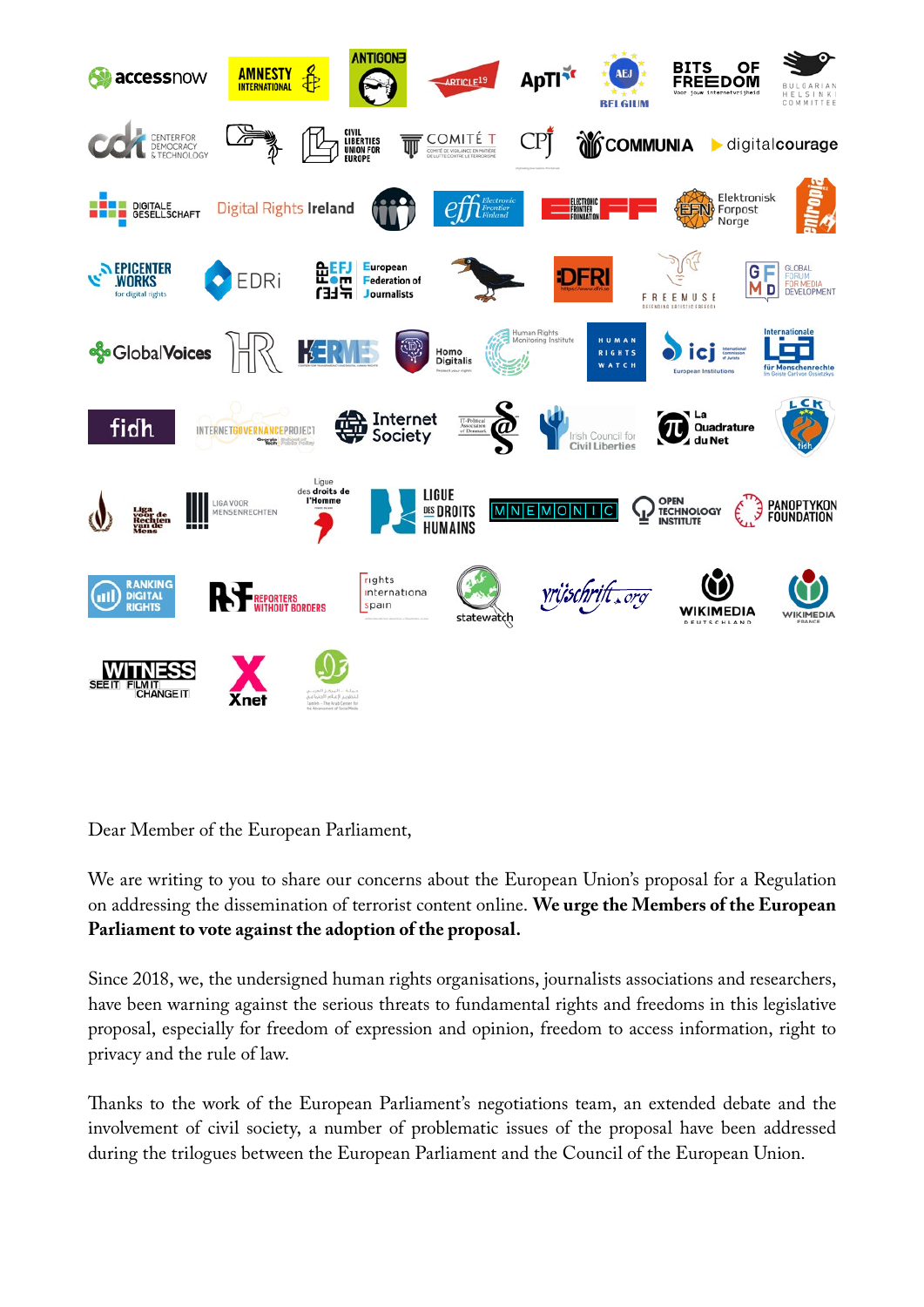However, despite the outcome of the last trilogue negotiation, the final text of the proposed Regulation still contains dangerous measures that will ultimately weaken the protection of fundamental rights in the EU. It also has the potential to set a dangerous precedent for online content regulation worldwide.

The proposed Regulation is headed for a final vote in the plenary of the European Parliament in April 2021. **We urge the Members of the European Parliament to vote against the adoption of the proposal for the following reasons:** 

## *1. The proposal continues to incentivise online platforms to use automated content moderation tools, such as upload filters*

The short timeframe that the proposal imposes on providers to remove content considered terrorist strongly incentivises platforms to deploy automated content moderation tools in order to delete terrorist content, such as upload filters. Current content moderation practices are characterised by a profound lack of transparency and accuracy of automated decision making. Because it is impossible for automated tools to consistently differentiate activism, counter-speech, and satire about terrorism from content considered terrorism itself, increased automation will ultimately result in the removal of legal content like news content and content about discriminatory treatment of minorities and underrepresented groups. Platforms already remove massive quantities of content documenting violence in war zones, uploaded by survivors, civilians, or journalists, as tracked by the Syrian and Yemeni Archives, which can hinder accountability efforts. The proposed Regulation, which lacks safeguards to prevent such practices when automated tools are in use, will only reinforce that trend. Upload filters may additionally have an adverse effect on the Internet, especially with regards to its open architecture and interoperable building blocks.

## *2. There is a severe lack of independent judicial oversight*

The proposal calls on Member States to designate at their discretion "national competent authorities" that are vested with the powers to implement the Regulation's measures, notably the issuance of removal orders. While the proposal states that these authorities must be objective, non-discriminatory, and rights-respecting, we nevertheless believe that only courts or independent administrative authorities subject to judicial review should have a mandate to issue removal orders. The lack of judicial oversight is a severe risk to freedom of expression, assembly, association, religion and access to information. It also subverts the Charter of Fundamental Rights, which protects the freedom to receive and impart information and says that lawful expression is protected and should only be limited subsequently, by a court and upon legitimate request.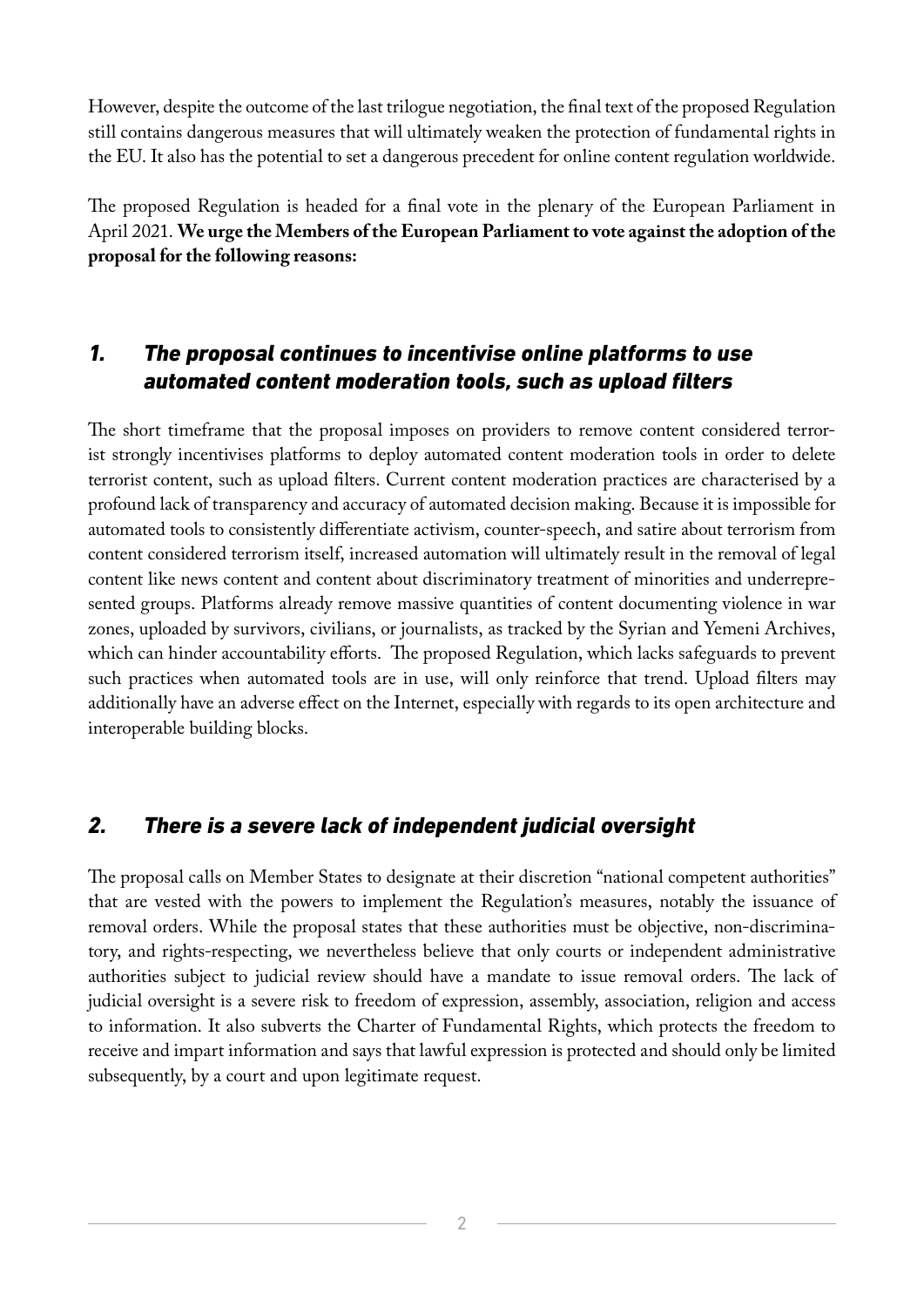## *3. Member States will issue cross-border removal orders without any checks*

According to the outcome of the trilogue, any competent authority will have the power to order the deletion of online content, hosted anywhere in the EU within one hour. This means that one Member State can extend its enforcement jurisdiction beyond its territory without prior judicial review and consideration for the rights of individuals in the affected jurisdictions. In light of the serious threats to the rule of law in certain EU Member States, the mutual trust that underpins the European judicial cooperation might be seriously undermined. Furthermore, the procedure of minimal notification to and verification by the affected state foreseen in the current text does not contain sufficient safeguards against state overreach and abuse of power, and it won't solve disagreements among Member States over what constitutes terrorism, irony, art, or journalistic reporting.

We urge the European Parliament **to reject this proposal, as it poses serious threats to freedom of expression and opinion, freedom to access information, the right to privacy, and the rule of law. Moreover, it will set a dangerous precedent for any future EU legislation regulating the digital ecosystem by distorting the law enforcement framework under the pretext of strengthening the Digital Single Market. Therefore, the proposed Regulation on addressing the dissemination of terrorist content online as it stands now has no place in EU law.**

- Access Now, International
- Amnesty International
- Antigone, Italian
- ARTICLE 19, International
- Asociația pentru Tehnologie și Internet (ApTI), Romania
- Association of European Journalists (AEJ), Belgium
- Bits of Freedom, the Netherlands
- Bulgarian Helsinki Committee, Bulgaria
- Centre for Democracy & Technology (CDT), International
- Chaos Computer Club (CCC), Germany
- Civil Liberties Union for Europe (Liberties), International
- Comité de Vigilance en matière de Lutte contre le Terrorisme (Comité T), Belgium
- Committee to Protect Journalists (CPJ), International
- Communia, International
- Digitalcourage, Germany
- Digitale Gesellschaft, Germany
- Digital Rights Ireland, Ireland
- Državljan D, Slovenia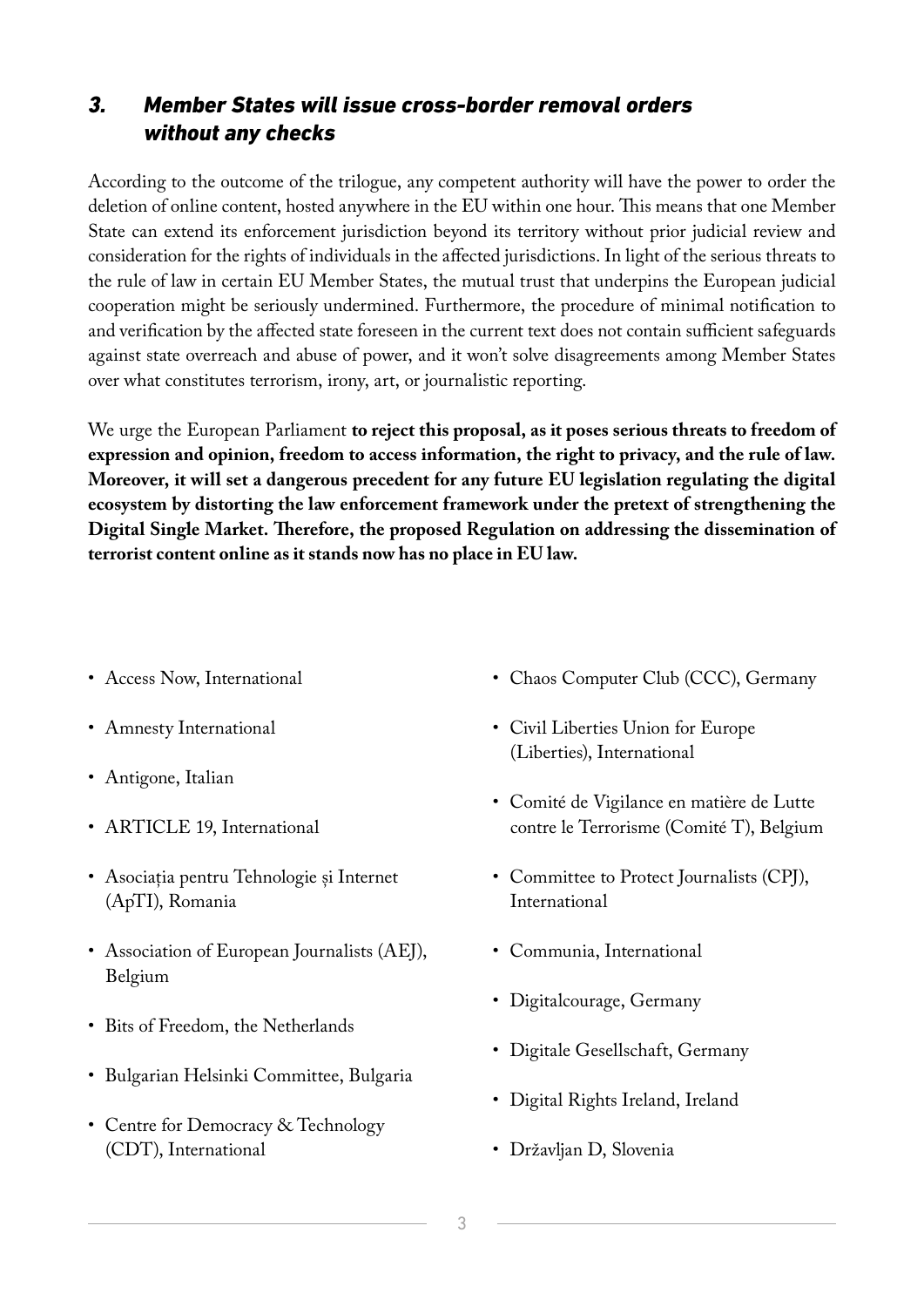- Electronic Frontier Finland (Effi), Finland
- Electronic Frontier Foundation (EFF), USA
- Elektroniks Forpost Norge (EFN), Norway
- Entropia e.V., Germany
- epicenter.works, Austria
- European Digital Rights (EDRi), International
- European Federation of Journalists (EFJ), International
- Fitug e.V., Germany
- Föreningen för digitala fri- och rättigheter (DFRI), Sweden
- Freemuse, International
- Global Forum for Media Development (GFMD), International
- Global Voices, International
- Helsinki Foundation for Human Rights, Poland
- Hermes Center, Italy
- Homo Digitalis, Greece
- Human Rights Monitoring Institute, Lithuania
- Human Rights Watch, International
- International Commission of Jurists, International
- Internationale Liga für Menschenrechte, Germany
- International Federation for Human Rights (FIDH), International
- Internet Governance Project, School of Public Policy at the Georgia Institute of Technology
- Internet Society, International
- IT Political Association of Denmark (IT-Pol), Denmark
- Irish Council for Civil Liberties, Ireland
- La Quadrature Du Net (LQDN), France
- Latvian Human Rights Committee, Latvia
- Liga voor de Rechten van de Mens, the **Netherlands**
- Liga voor Mensenrechten, Belgium
- Ligue des Droits de l'Homme, France
- Ligue des Droit Humains, Belgium
- Mnemonic, International
- Open Technology Institute, USA
- Panoptykon Foundation, Poland
- Ranking Digital Rights, USA
- Reporters Without Borders (RSF), International
- Rights International Spain, Spain